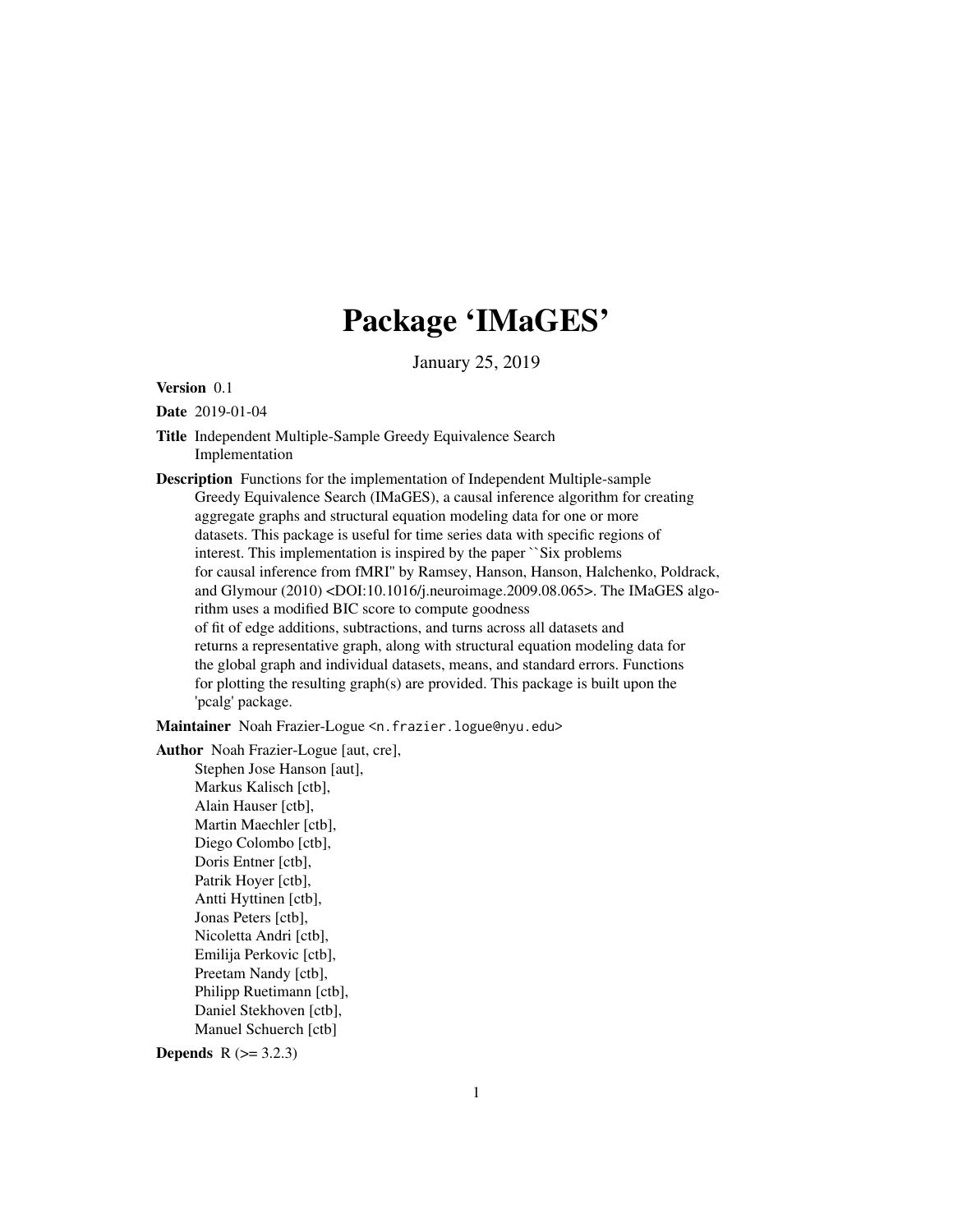<span id="page-1-0"></span>LinkingTo  $\text{Rcpp} (> = 0.11.0)$ ,  $\text{RcppArmadillo}$ , BH

Imports stats, graphics, utils, methods, graph, igraph, ggm, Rcpp, sfsmisc, lavaan, Rgraphviz

Suggests knitr, rmarkdown

LazyData true

VignetteBuilder knitr

ByteCompile yes

NeedsCompilation yes

Encoding UTF-8

License GPL  $(>= 2)$ 

Repository CRAN

RoxygenNote 6.1.0

Date/Publication 2019-01-25 15:50:03 UTC

### R topics documented:

#### $\blacksquare$

<span id="page-1-1"></span>IMaGES *Estimate the DAG and Markov equivalence class of multiple datasets using the IMaGES algorithm*

#### Description

Estimate the DAG using the IMaGES algorithm of Ramsey, Hanson, Hanson, Halchenko, Poldrack, Glymour (2010). Adapted from 'GES' as implemented in the 'pcalg' package.

#### Usage

```
IMaGES(matrices, penalty=3, num.markovs=5,
       use.verbose=FALSE)
```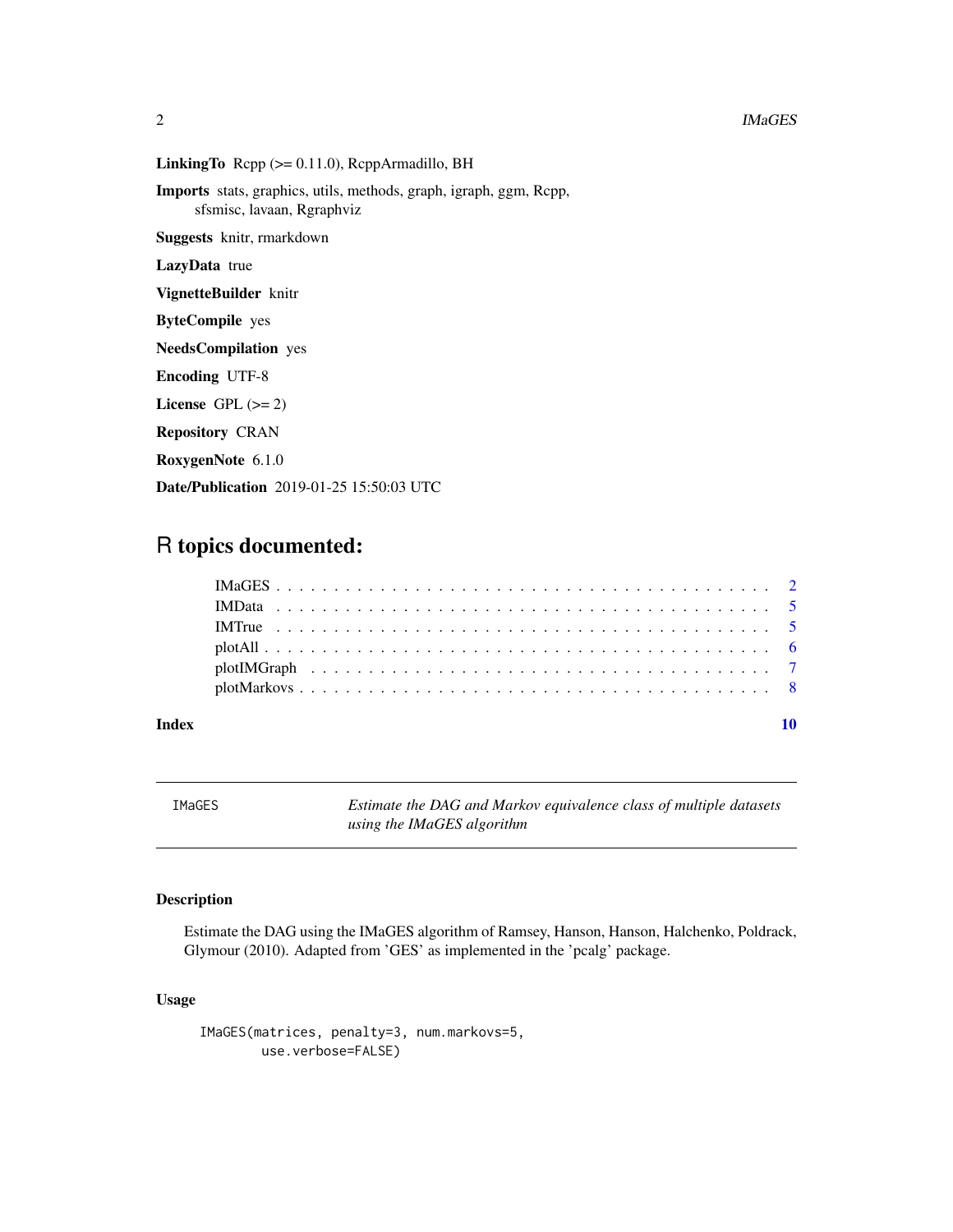#### IMaGES 3

#### Arguments

| matrices    | A list of (at least one) matrix object(s) to run in the algorithm                                                                                                               |  |
|-------------|---------------------------------------------------------------------------------------------------------------------------------------------------------------------------------|--|
| penalty     | Node labels; by default, they are determined from the scoring object.                                                                                                           |  |
| num.markovs | Number of graphs to store in the Markov equivalence class.                                                                                                                      |  |
| use.verbose | boolean value indicating whether or not the run will output things such as step<br>direction, current IMScore, step number, and whether or not early stopping is<br>kicking in. |  |

#### Details

IMaGES (Independent Multi-sample Greedy Equivalence Search) is a score-based algorithm that greedily maximizes a score function similar to the one used in the pcalg implementation of GES. It modifies the scoring by creating a global score across all datasets and uses this score to determine which step from the individual datasets best represents all of the datasets. It accomplishes this by using forward, backward, and turning steps as described below:

- Forward phase In the forward phase, IMaGES moves through the space of essential graphs in steps that correspond to the addition of a single edge in the space of DAGs; the phase is aborted as soon as the score cannot be augmented any more.
- Backward phase In the backward phase, the algorithm performs moves that correspond to the removal of a single edge in the space of DAGs until the score cannot be augmented any more.
- Turning phase In the turning phase, the algorithm performs moves that correspond to the reversal of a single arrow in the space of DAGs until the score cannot be augmented any more.

During each step, the IMaGES algorithm simulates the addition, deletion, or turning of an edge for each individual dataset. The step that most augments the score (each edge is assigned a SEM BIC score) for the individual dataset is selected, and the global step across all datasets is selected by finding the most commonly recommended step. The algorithm then executes that step and updated the IMScore accordingly. This repeats for (number of nodes)\*\*2 or until the algorithm detects that no steps augment the score for five consecutive iterations (also known as 'early stopping').

These operations are carried out and result in a global representative graph and a Markov Equivalence Class.

#### Value

IMaGES returns a list with the following components:

| results | A named list containing:                                                                                                                                                    |
|---------|-----------------------------------------------------------------------------------------------------------------------------------------------------------------------------|
|         | global a named list containing . graph, the global graphNEL object, and . params,<br>the Structural Equation Modeling data for the global graph                             |
|         | .single.graphs a list containing named lists of the same structure as above<br>that corresponds to each individual dataset passsed into IMaGES                              |
|         | markovs a list containing named lists of the same structure as above that cor-<br>responds to each Markov Equivalence Class (the size of which is specified<br>by the user) |
|         | means a list containing the mean values for the SEM data for each edge in the<br>graph                                                                                      |
|         |                                                                                                                                                                             |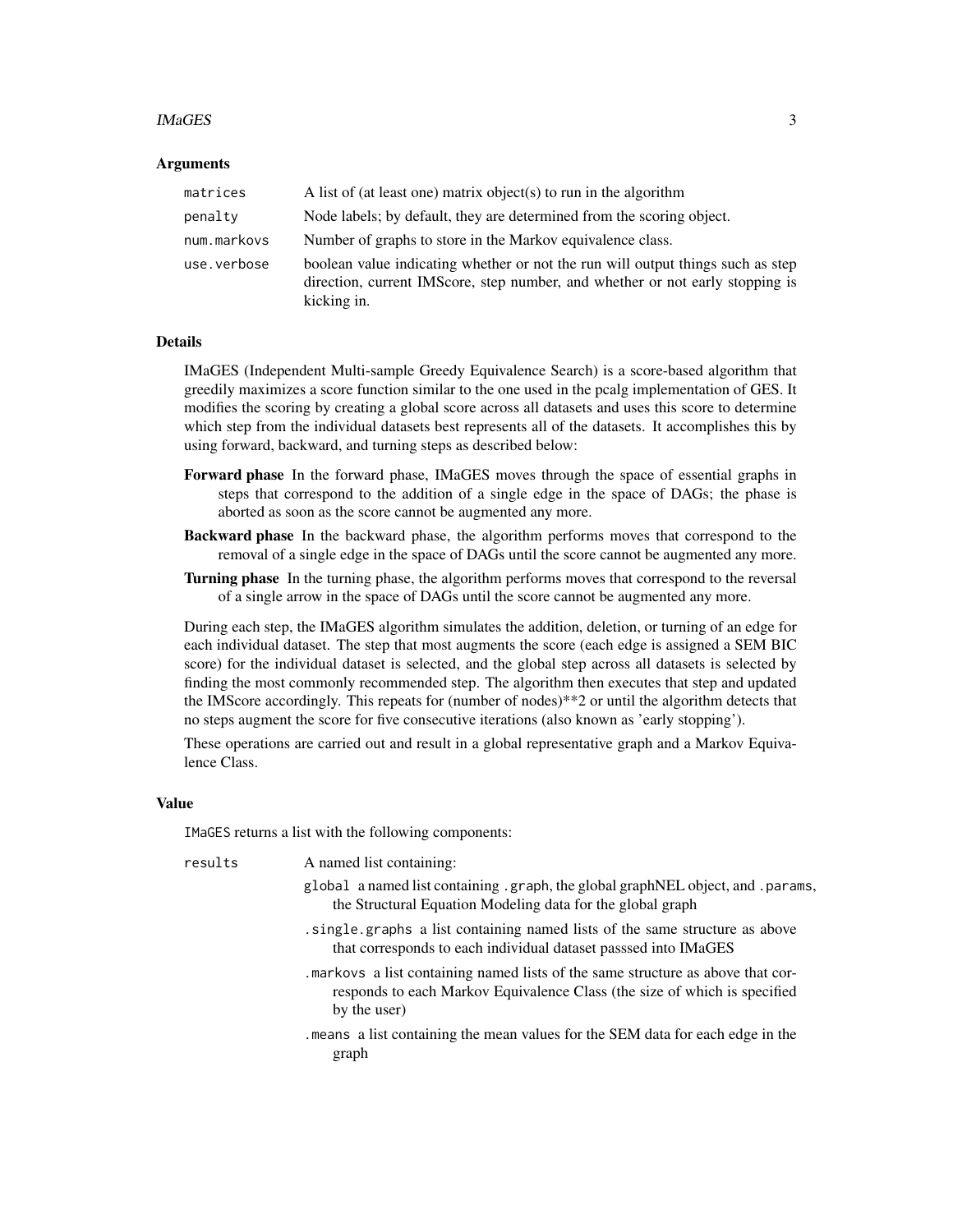<span id="page-3-0"></span>

|          | std. errs a list containing the standard errors for the SEM data for each edge.<br>in the graph                                |
|----------|--------------------------------------------------------------------------------------------------------------------------------|
| .graphs. | A list containing the individual graph information, including raw graph data,<br>score information, and intermediary variables |

#### Author(s)

Noah Frazier-Logue (<n.frazier.logue@nyu.edu>)

Stephen Jose Hanson (<jose@rubic.rutgers.edu>)

#### References

J.D. Ramsey, S.J. Hanson, et al. (2010) Six problems for causal inference from fMRI. *NeuroImage* 49, 1545-1558.

D.M. Chickering (2002). Optimal structure identification with greedy search. *Journal of Machine Learning Research* 3, 507–554

A. Hauser and P. Bühlmann (2012). Characterization and greedy learning of interventional Markov equivalence classes of directed acyclic graphs. *Journal of Machine Learning Research* 13, 2409– 2464.

P. Nandy, A. Hauser and M. Maathuis (2015). Understanding consistency in hybrid causal structure learning. *arXiv preprint* 1507.02608

P. Spirtes, C.N. Glymour, and R. Scheines (2000). *Causation, Prediction, and Search*, MIT Press, Cambridge (MA).

#### See Also

[plotIMGraph](#page-6-1), [plotAll](#page-5-1), [plotMarkovs](#page-7-1)

#### Examples

```
library(graph)
## Load predefined data
data(IMData)
data(IMTrue)
#run IMaGES
```

```
im.fits <- IMaGES(matrices=IMData, penalty=3, num.markovs=5)
```

```
#plot global graph and all individual graphs with own SEM data
plotAll(im.fits)
```

```
#plot true individual graphs as a comparison
for (i in 1:length(IMTrue)) {
 plot(IMTrue[[1]])
}
```

```
#plot graph with SEM data from first dataset
plotIMGraph(im.fits$.single.graph[[1]])
```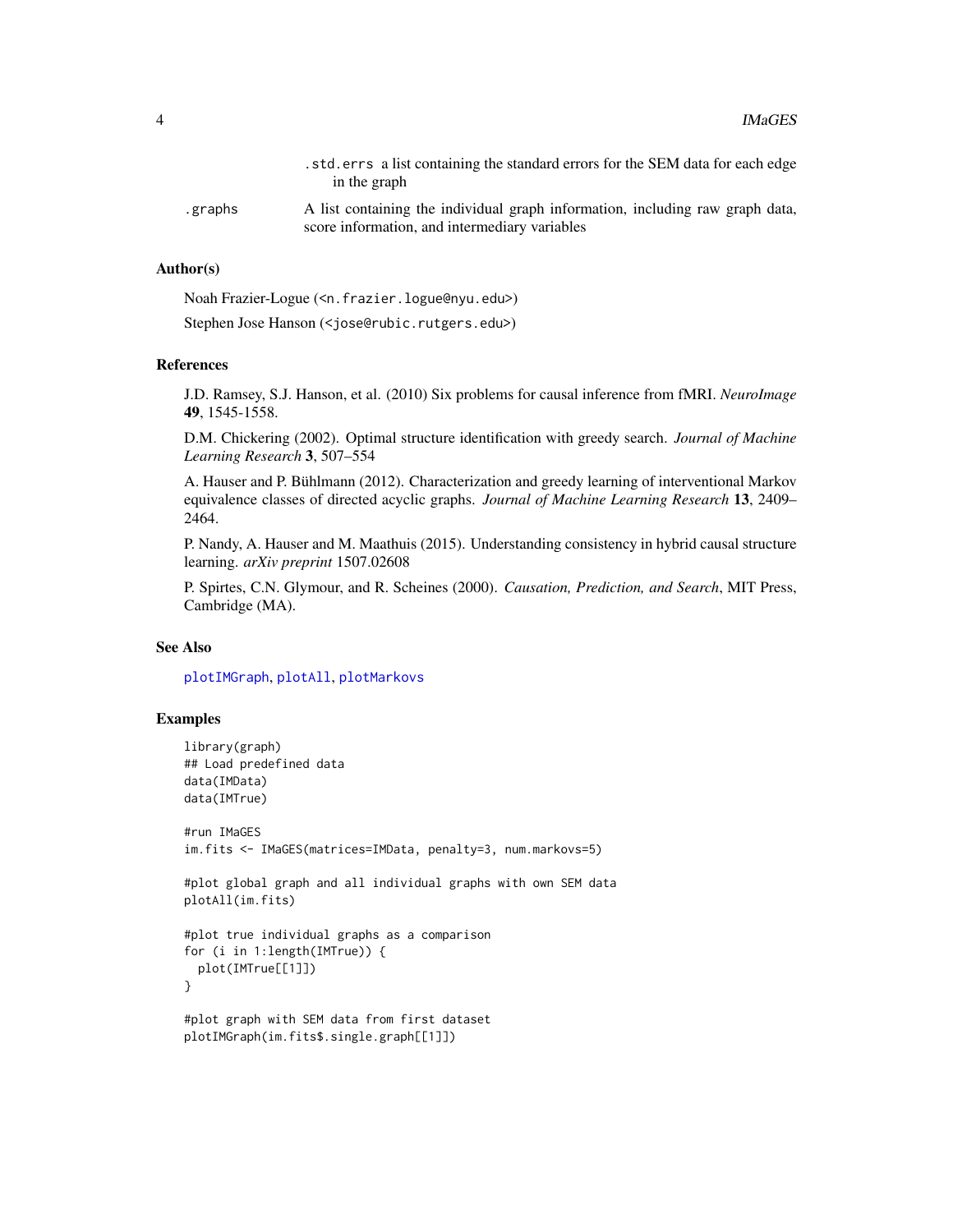#### <span id="page-4-0"></span>IMData 5

#plot MEC plotMarkovs(im.fits) #print mean SEM values for each edge print(im.fits\$.means) #print standard errors for each edge print(im.fits\$.std.errs)

IMData *IMaGES Test Data*

#### Description

Test data to be used with IMaGES. Included is a list called IMData, a list containing three data files that can be passed into IMaGES.

#### Usage

data(IMData)

#### Format

Objects of class "list".

#### Examples

```
data(IMData)
```
result <- IMaGES(matrices=IMData)

plotAll(result)

IMTrue *IMaGES Test Data*

#### Description

Test data to be used with IMaGES. Included is a list called IMTrue, a list containing the original graph structures for each dataset in IMTrue.

#### Usage

data(IMData)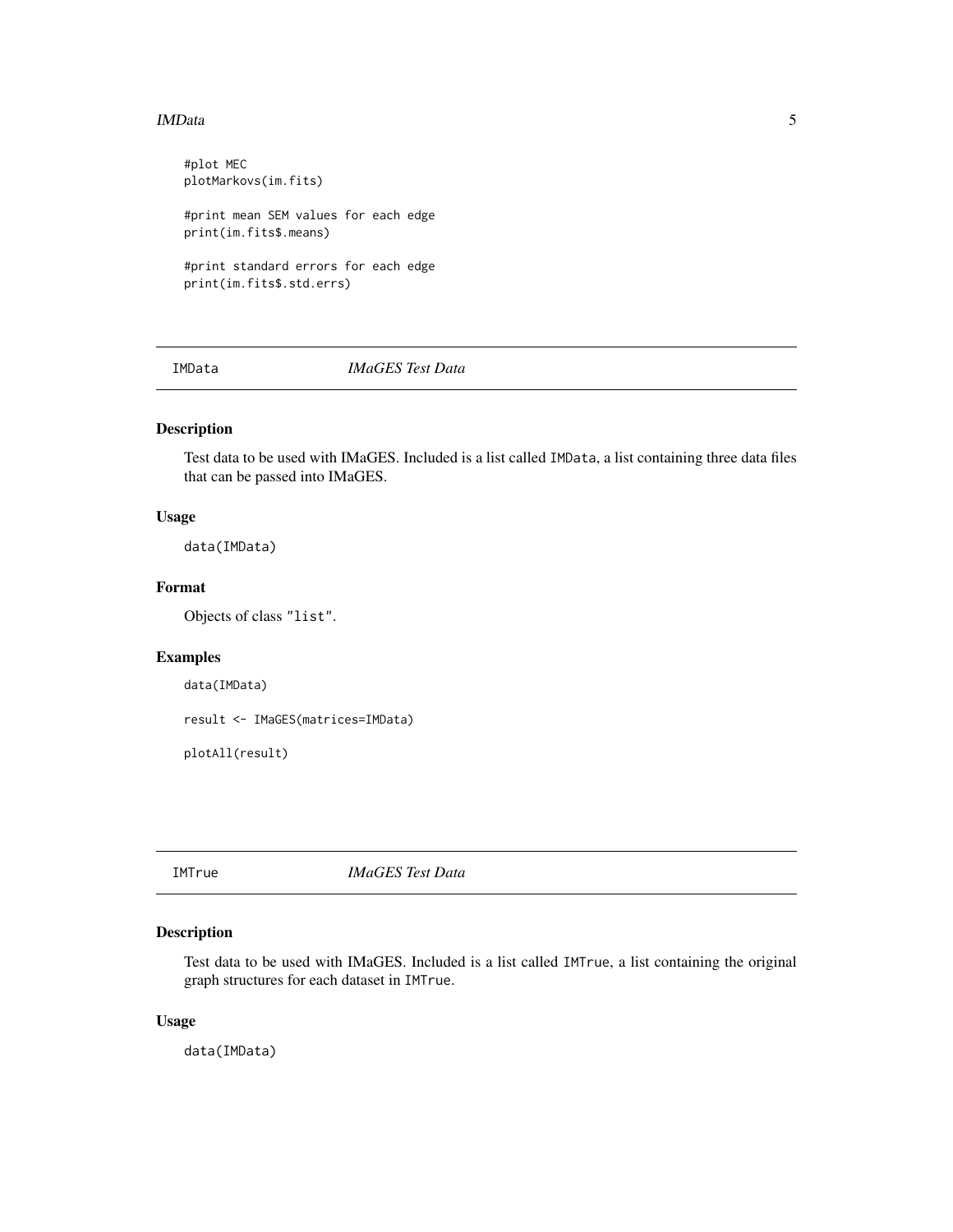#### Format

Objects of class "list".

#### Examples

```
data(IMData)
data(IMTrue)
result <- IMaGES(matrices=IMData)
plotAll(result)
par(mfrow=c(1,length(IMTrue)))
for (i in 1:length(IMTrue)) {
 graph::plot(IMTrue[[i]])
}
```
<span id="page-5-1"></span>plotAll *plotAll*

#### Description

This function takes the object returned by an IMaGES run and plots the global structure with its SEM (structural equation modeling) data, as well as the SEM data for each dataset imposed on the global structure. The function determines the dimensions that most closely represent a square and plots the graphs in that fashion.

#### Usage

plotAll(im.fits)

#### Arguments

im.fits Object returned by IMaGES run

#### Value

plot Prints plot to the screen

#### Author(s)

Noah Frazier-Logue (<n.frazier.logue@nyu.edu>) Stephen Jose Hanson (<jose@rubic.rutgers.edu>)

<span id="page-5-0"></span>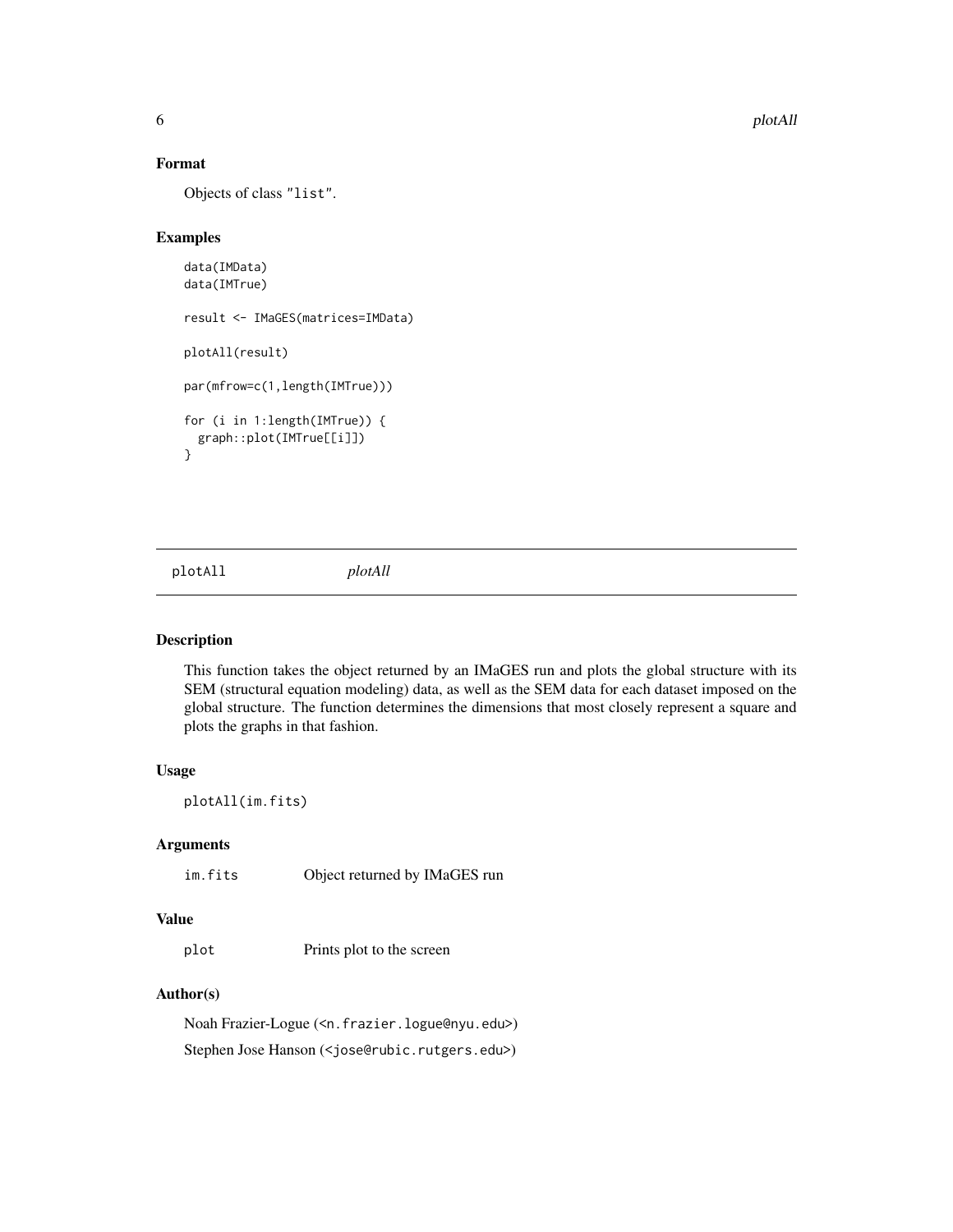#### <span id="page-6-0"></span>plotIMGraph 7

#### References

J.D. Ramsey, S.J. Hanson, et al. (2010) Six problems for causal inference from fMRI. *NeuroImage* 49, 1545-1558.

#### See Also

[plotIMGraph](#page-6-1), [plotMarkovs](#page-7-1), [IMaGES](#page-1-1)

#### Examples

```
## Load predefined data
data(IMData)
#run IMaGES
im.fits <- IMaGES(matrices=IMData, penalty=3, num.markovs=5)
#plot global graph and all individual graphs with own SEM data
plotAll(im.fits)
```
<span id="page-6-1"></span>plotIMGraph *plotIMGraph*

#### Description

This function takes a graph object returned from IMaGES (takes the form of a named list containing .graph and .params) and plots it. Using plotAll or plotMarkovs is recommended unless you only want to see one specific graph.

#### Usage

plotIMGraph(graph.object, title="Global")

#### Arguments

| graph.object | Graph object returned as part of IMaGES run |
|--------------|---------------------------------------------|
| title        | Title of resulting plot of IMGraph          |

#### Value

plot Prints plot to the screen

#### Author(s)

Noah Frazier-Logue (<n.frazier.logue@nyu.edu>) Stephen Jose Hanson (<jose@rubic.rutgers.edu>)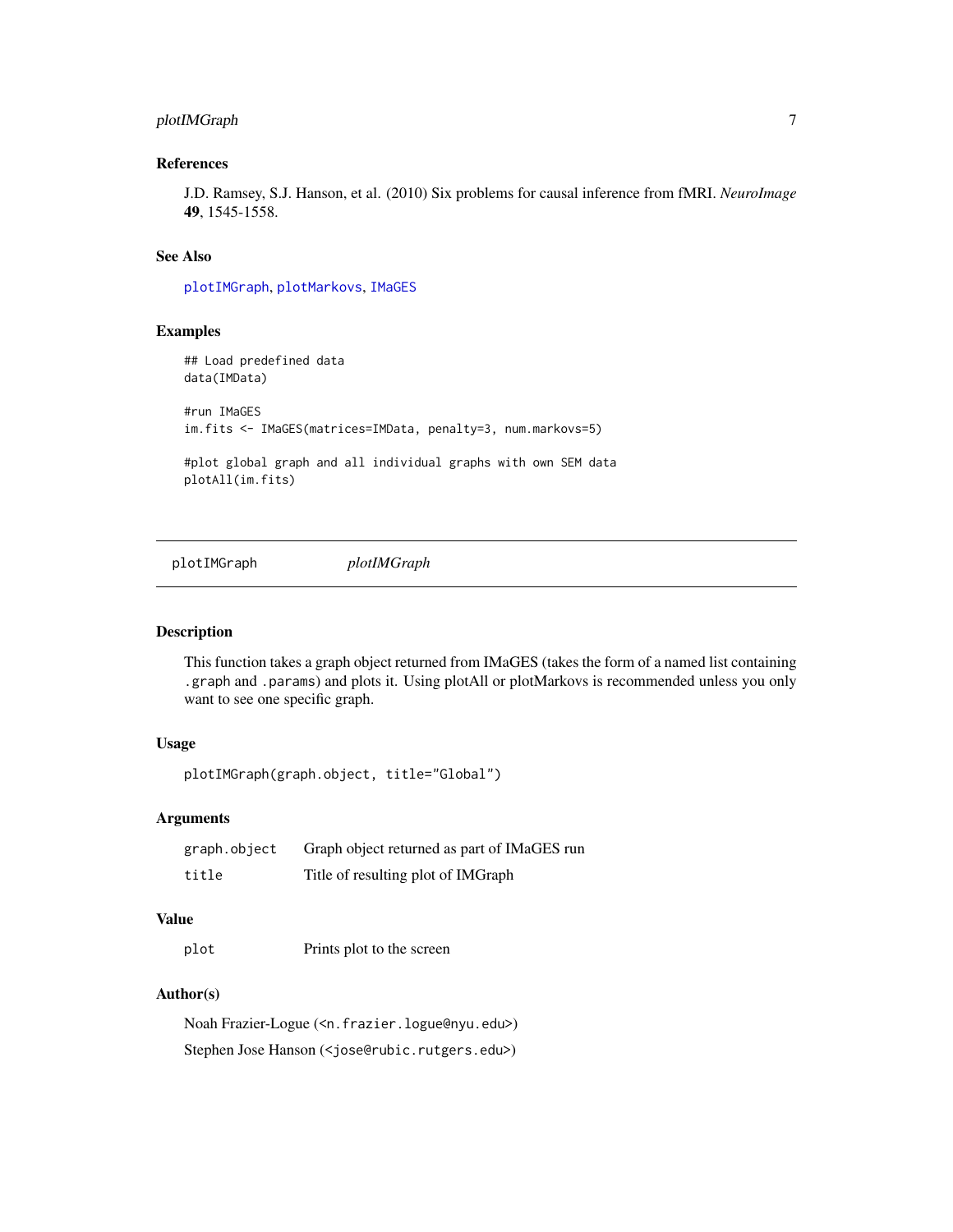#### <span id="page-7-0"></span>References

J.D. Ramsey, S.J. Hanson, et al. (2010) Six problems for causal inference from fMRI. *NeuroImage* 49, 1545-1558.

#### See Also

[plotMarkovs](#page-7-1), [plotAll](#page-5-1), [IMaGES](#page-1-1)

#### Examples

```
## Load predefined data
data(IMData)
#run IMaGES
im.fits <- IMaGES(matrices=IMData, penalty=3, num.markovs=5)
#plot individual graph
```
<span id="page-7-1"></span>plotMarkovs *plotMarkovs*

plotIMGraph(im.fits\$.single.graph[[1]], title="Global")

#### Description

This function takes the object returned by an IMaGES run and plots the global structure with its SEM (structural equation modeling) data, as well as the SEM data for each Markov Equivalence Class (MEC) and their respective structures. The function determines the dimensions that most closely represent a square and plots the graphs in that fashion.

#### Usage

## Load predefined data data(IMData)

plotMarkovs(im.fits)

#### Arguments

im.fits Object returned by IMaGES run

#### Value

plot Prints plot to the screen

#### Author(s)

Noah Frazier-Logue (<n.frazier.logue@nyu.edu>) Stephen Jose Hanson (<jose@rubic.rutgers.edu>)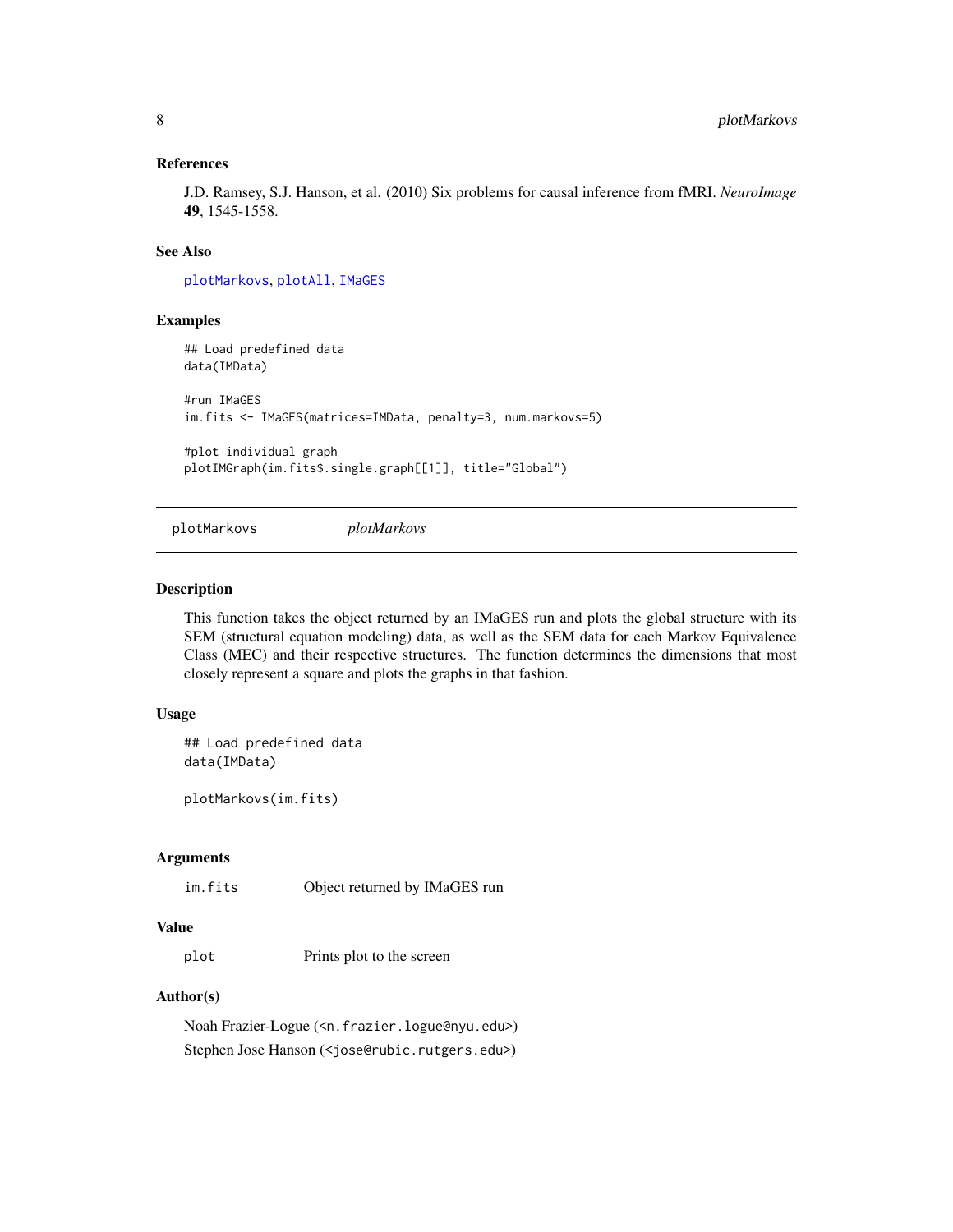#### <span id="page-8-0"></span>plotMarkovs 9

#### References

J.D. Ramsey, S.J. Hanson, et al. (2010) Six problems for causal inference from fMRI. *NeuroImage* 49, 1545-1558.

#### See Also

[plotIMGraph](#page-6-1), [plotAll](#page-5-1), [IMaGES](#page-1-1)

#### Examples

```
## Load predefined data
data(IMData)
```

```
#run IMaGES
im.fits <- IMaGES(matrices=IMData, penalty=3, num.markovs=5)
```
#plot global graph and all individual graphs with own SEM data plotMarkovs(im.fits)